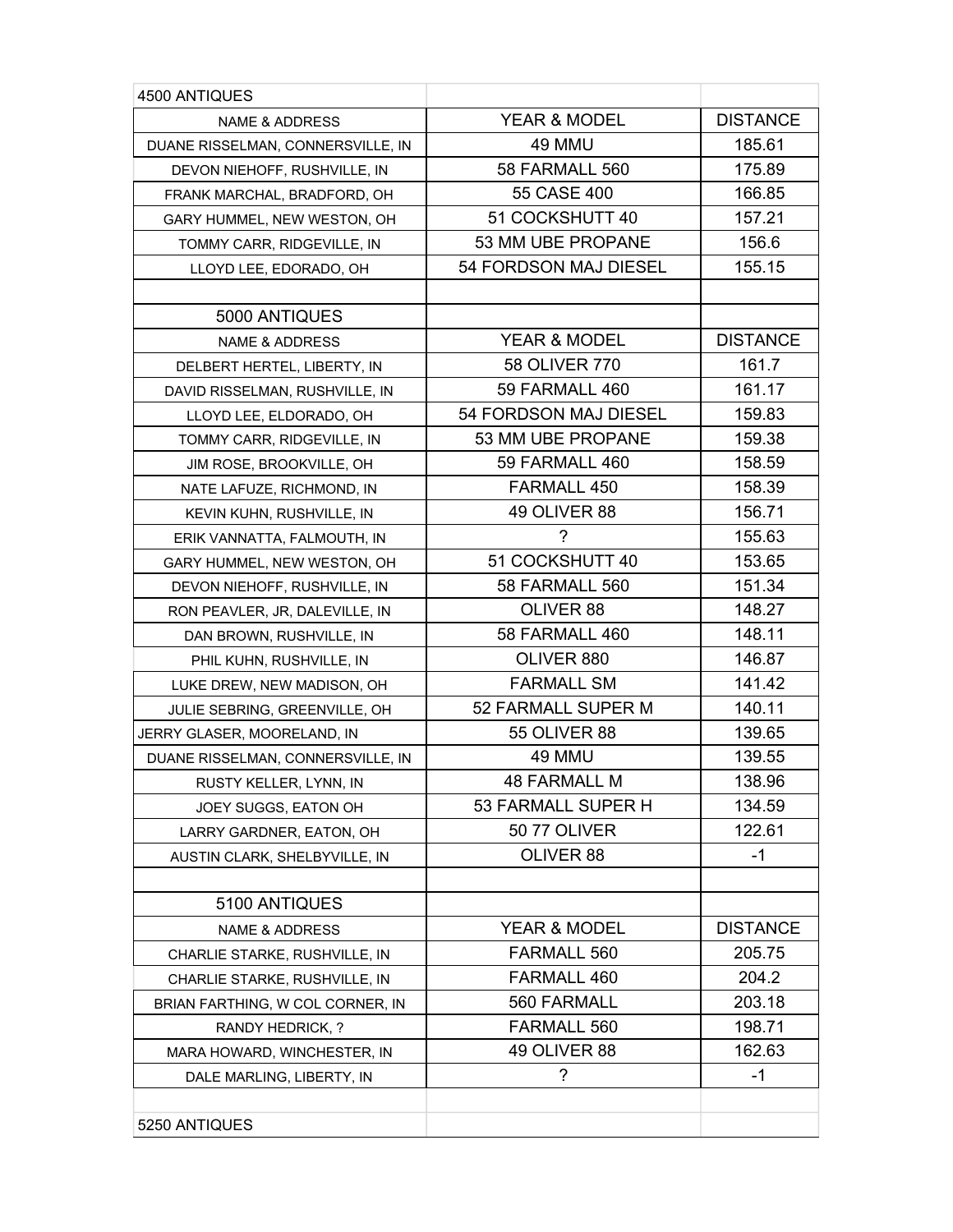| <b>NAME &amp; ADDRESS</b>         | YEAR & MODEL                  | <b>DISTANCE</b> |
|-----------------------------------|-------------------------------|-----------------|
| DUANE RISSELMAN, CONNERSVILLE, IN | 49 MMU                        | 176.17          |
| ERIK VANNATTA, FALMOUTH, IN       | ?                             | 175.47          |
| DEVON NIEHOFF, RUSHVILLE, IN      | 58 FARMALL 560                | 173.05          |
| PHIL KUHN, RUSHVILLE, IN          | OLIVER 880                    | 169.8           |
| TOMMY CARR, RIDGEVILLE, IN        | 53 MM UBE PROPANE             | 169.76          |
| DELBERT HERTEL, LIBERTY, IN       | 58 OLIVER 770                 | 169.43          |
| LLOYD LEE, ELDORADO, OH           | 54 FORDSON MAJ DIESEL         | 166.88          |
| JERRY GLASER, MOORELAND, IN       | <b>55 OLIVER 88</b>           | 166.05          |
| KEVIN KUHN, RUSHVILLE, IN         | 49 OLIVER 88                  | 165.86          |
| LUKE DREW, NEW MADISON, OH        | <b>FARMALL SM</b>             | 164.47          |
| RON PEAVLER, JR, DALEVILLE, IN    | OLIVER 88                     | 154.46          |
| NATE LAFUZE, RICHMOND, IN         | FARMALL 450                   | 145.82          |
| DAVID RISSELMAN, RUSHVILLE, IN    | 59 FARMALL 460                | -1              |
|                                   |                               |                 |
| 5500 ANTIQUES                     |                               |                 |
| <b>NAME &amp; ADDRESS</b>         | <b>YEAR &amp; MODEL</b>       | <b>DISTANCE</b> |
| ERIK VANNATTA, FALMOUTH, IN       | $\overline{\phantom{a}}$      | 178.82          |
| DUANE RISSELMAN, CONNERSVILLE, IN | 49 MMU                        | 173.52          |
| KEVIN KUHN, RUSHVILLE, IN         | 49 OLIVER 88                  | 171.62          |
| DEVON NIEHOFF, RUSHVILLE, IN      | <b>58 FARMALL 560</b>         | 171.38          |
| TOMMY CARR, RIDGEVILLE, IN        | 53 MM BE PROPANE              | 171.1           |
| FRANK MARCHAL, BRADFORD, OH       | 55 CASE 400                   | 169.35          |
| AUSTIN CLARK, SHELBYVILLE, IN     | OLIVER 88                     | 168.33          |
| GARY HUMMEL, NEW WESTON, OH       | 51 COCKSHUTT 40               | 168.12          |
| JIM ROSE, BROOKVILLE, OH          | 59 FARMALL 460                | 165.5           |
| DAVID RISSELMAN, RUSHVILLE, IN    | 59 FARMALL 460                | 159.17          |
| DAN BROWN, RUSHVILLE, IN          | 58 FARMALL 460                | 158.13          |
| LLOYD LEE, ELDORADO, OH           | 54 FORDSON MAJ DIESEL         | 154.66          |
| MATT GLASER, LOSANTVILLE, IN      | <b>OLIVER SUPER 88 DIESEL</b> | 149.86          |
| EDGAR BILLS, CELINA, OH           | 50 JD G                       | 149.78          |
| RON PEAVLER, JR DALEVILLE, IN     | OLIVER 88                     | 148.27          |
| LARRY GARDNER, EATON, OH          | A JD                          | 127.68          |
| LARRY GARDNER, EATON, OH          | <b>50 77 OLIVER</b>           | 126.11          |
| NATE LAFUZE, RICHMOND, IN         | FARMALL 450                   | $-1$            |
|                                   |                               |                 |
| 5600 ANTIQUES                     |                               |                 |
| <b>NAME &amp; ADDRESS</b>         | YEAR & MODEL                  | <b>DISTANCE</b> |
| CHARLIE STARKE, RUSHVILLE, IN     | FARMALL 560                   | 218.36          |
| BRIAN FARTHING, W COL CORNER, IN  | FARMALL 560                   | 214.41          |
| DALE MARLING, LIBERTY, IN         | ?                             | 204.81          |
| RANDY HEDRICK, ?                  | FARMALL 560                   | 199.71          |
| MARA HOWARD, WINCHESTER, IN       | 49 OLIVER 88                  | 164.07          |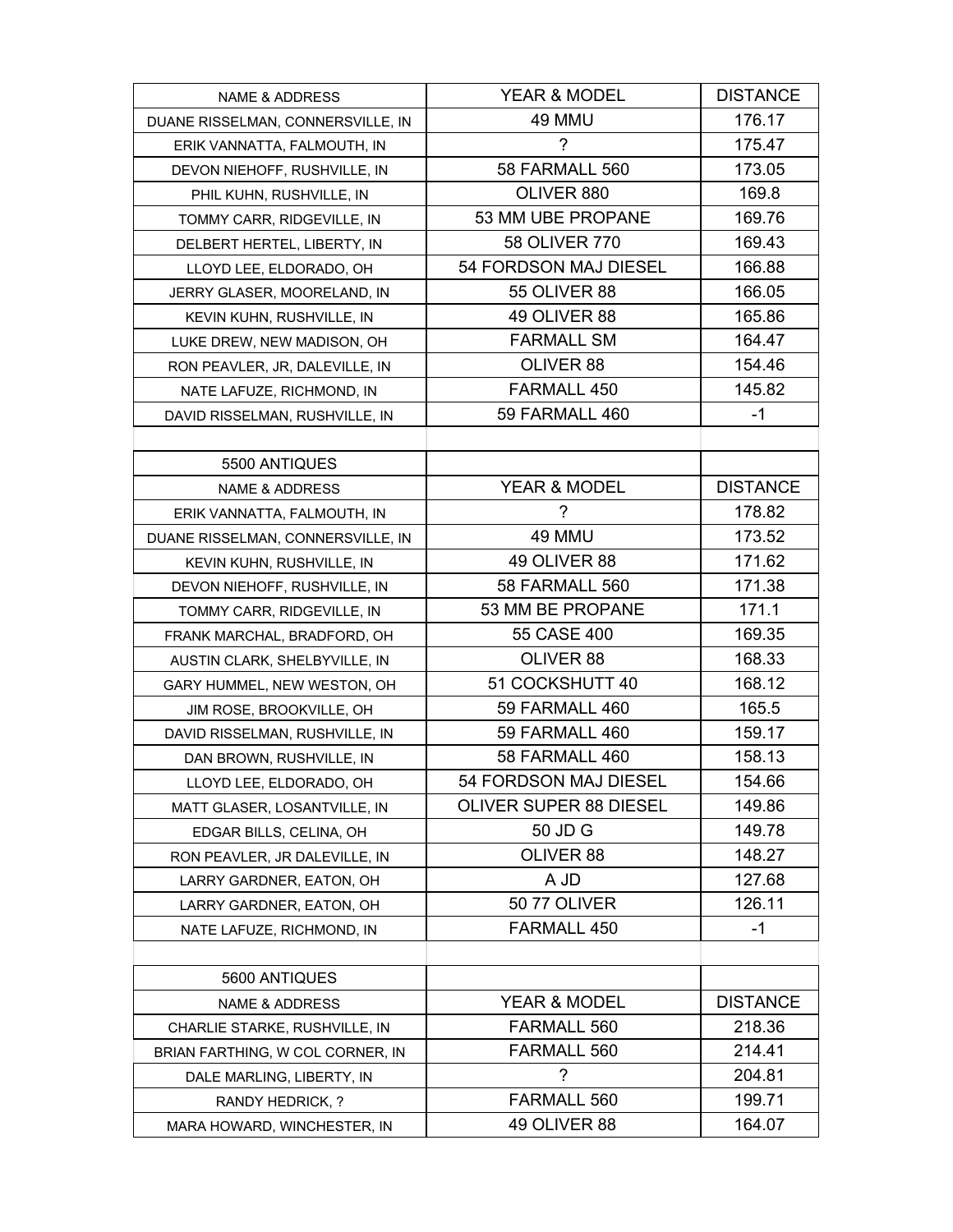| 5750 ANTIQUES                     |                               |                 |
|-----------------------------------|-------------------------------|-----------------|
| <b>NAME &amp; ADDRESS</b>         | <b>YEAR &amp; MODEL</b>       | <b>DISTANCE</b> |
| TOMMY CARR, RIDGEVILLE, IN        | 53 MM UBE PROPANE             | 180.44          |
| RON PEAVLER JR, DALEVILLE, IN     | OLIVER 88                     | 177.8           |
| DAVID RISSELMAN, RUSHVILLE, IN    | 59 FARMALL 460                | 177.59          |
| KEVIN KUHN, RUSHVILLE, IN         | 49 OLIVER 88                  | 174.09          |
| DUANE RISSELMAN, CONNERSVILLE, IN | 49 MMU                        | 173.89          |
| LLOYD LEE, ELDORADO, OH           | 54 FORSON, MAJ DIESEL         | 172.83          |
| DEVON NIEHOFF, RUSHVILLE, IN      | 58 FARMALL 560                | 170.93          |
| FRANK MARCHAL, BRADFORD, OH       | 55 CASE 400                   | 161.87          |
| MATT GLASER, LOSANTVILLE, IN      | <b>OLIVER SUPER 88 DIESEL</b> | 156.18          |
|                                   |                               |                 |
| 6000 ANTIQUES                     |                               |                 |
| <b>NAME &amp; ADDRESS</b>         | <b>YEAR &amp; MODEL</b>       | <b>DISTANCE</b> |
| DUANE RISSELMAN, CONNERSVILLE IN  | 49 MMU                        | 179.55          |
| GARY HUMMEL, NEW WESTON, OH       | 51 COCKSHUTT 40               | 178.2           |
| TOMMY CARR, RIDGEVILLE, IN        | 53 MM UBE PROPANE             | 176.72          |
| RUSS MARCHAL, VERSAILLES, OH      | 55 CASE 400                   | 174.81          |
| LLOYD LEE, EDORADO, OH            | 54 FORDSON MAJ DIESEL         | 166.63          |
| RON PEAVLER, JR, DALEVILLE, IN    | OLIVER 88                     | 166.59          |
| JIM ROSE, BROOKVILLE, OH          | 59 FARMALL 460                | 152.47          |
| EDGAR BILLS, CELINA, OH           | 50 JD G                       | 149.09          |
| DEVON NIEHOFF, RUSHVILLE, IN      | 58 FARMALL 560                | -1              |
|                                   |                               |                 |
| 6500 ANTIQUES                     |                               |                 |
| <b>NAME &amp; ADDRESS</b>         | YEAR & MODEL                  | <b>DISTANCE</b> |
| DUANE RISSELMAN, CONNERSVILLE, IN | 49 MMU                        | 185.61          |
| DEVON NIEHOFF, RUSHVILLE, IN      | 58 FARMALL 560                | 175.89          |
| FRANK MARCHAL, BRADFORD, OH       | 55 CASE 400                   | 166.85          |
| GARY HUMMEL, NEW WESTON, OH       | 51 COCKSHUTT 40               | 157.21          |
| TOMMY CARR, RIDGEVILLE, IN        | 53 MM UBE PROPANE             | 156.6           |
| LLOYD LEE, EDORADO, OH            | 54 FORDSON MAJ DIESEL         | 155.15          |
|                                   |                               |                 |
| 8500 FARM STOCK                   |                               |                 |
| <b>NAME &amp; ADDRESS</b>         | YEAR & MODEL                  | <b>DISTANCE</b> |
| KEVIN MEYER, BLOOMINGBURG, OH     | 70 JD 4000                    | 252.05          |
| BRIAN DIXON, URBANA, OH           | <b>CASE 1030</b>              | 250.96          |
| WALTER HILL, ST PARIS, OH         | 78 INT 1486                   | 246.57          |
| BARRY MEYER, BLOOMINGBURG, OH     | 70 JD 4020                    | 246.45          |
| JOHN HURLEY, LEWISTOWN, OH        | 75 IH 1066                    | 240.97          |
| WALTER HILL, ST PARIS, OH         | <b>INT 1066</b>               | 237.93          |
| JERRY SALISBURG, BLANCHESER,, OH  | FARMALL 706                   | 236.33          |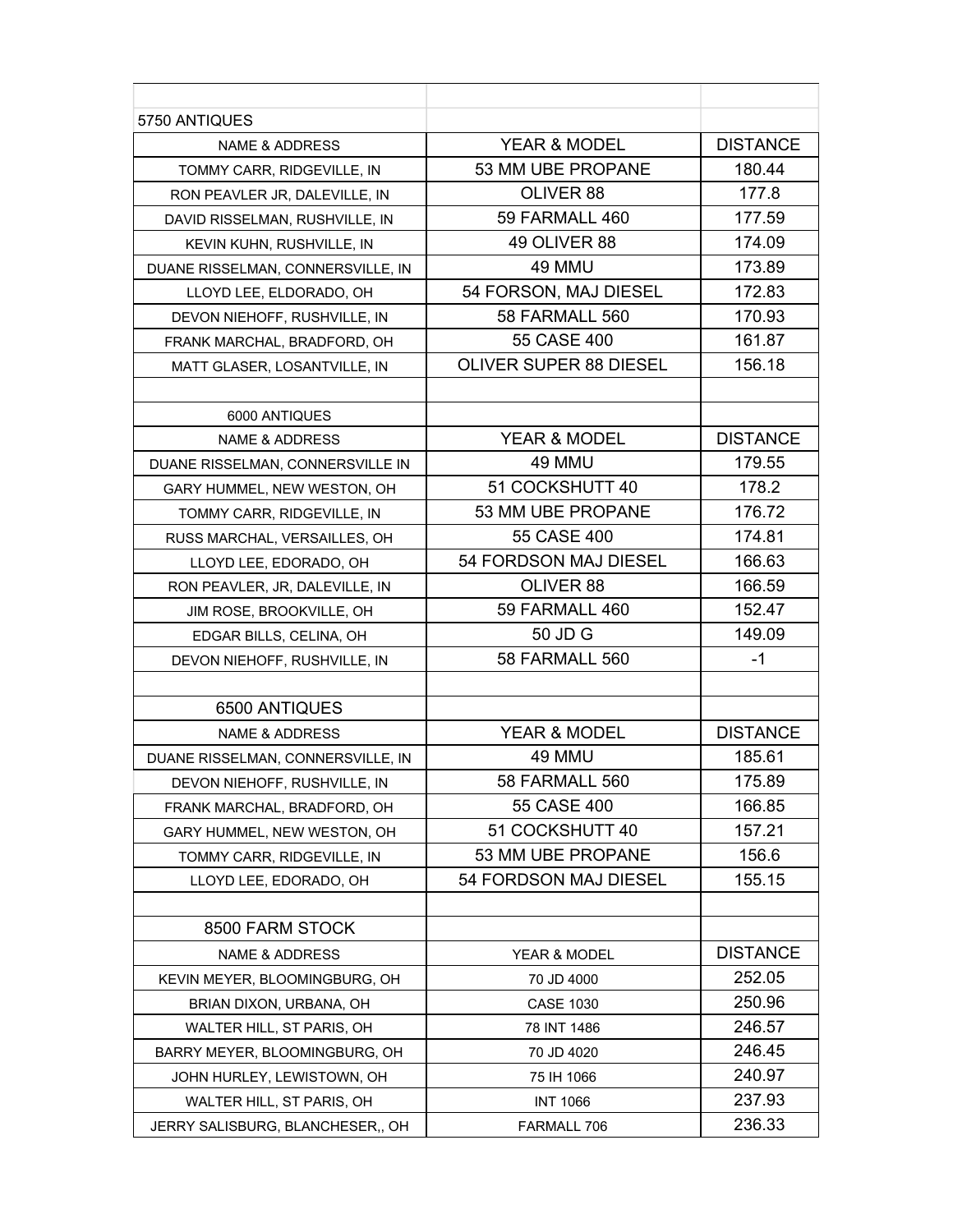| JOHN E SCHAUB, BOTKINS, OH       | JD 4320                         | 236.14          |
|----------------------------------|---------------------------------|-----------------|
| JASON SALISBURY, BLANCHESTER, OH | 63 JD 4010                      | 232.26          |
| JERIMY STEPHAN, LYNN, IN         | 70 FORD 8000                    | 220.52          |
|                                  |                                 |                 |
| 9000 ALT FARM                    |                                 |                 |
| <b>NAME &amp; ADDRESS</b>        | YEAR & MODEL                    | <b>DISTANCE</b> |
| JEREMY FRUTH, MIDDLETOWN OH      | THE 7TH PLACE CASE              | 323.94          |
| CORY SMITH, TRENTON, OH          | 1066 DRINKIN CLASS              | 318.35          |
| ROB HESTER, EATON, OH            | FARMALL 806                     | 308.13          |
| DON COTTINGIM, EATON, OH         | 8440 MF                         | 300.72          |
| DEAN COTTINGTIM, EATON, OH       | MF 1155                         | 299.48          |
| SCOTT PATTERSON, FARMLAND, IN    | <b>CASE 1030</b>                | 298.94          |
| JOHN MOORE, CLARE, MI            | 63 JD 4010                      | 270.72          |
|                                  |                                 |                 |
| V8 HOT ROD                       |                                 |                 |
| <b>NAME &amp; ADDRESS</b>        | YEAR & MODEL                    | <b>DISTANCE</b> |
| CHRIS ZAENKERT, HAMILTON, OH     | 54 JD 4020                      | 311.99          |
| BARNEY TAYLOR, FLETCHER, OH      | 72 IHC 656                      | 310.85          |
| JEFF SHAW, MT VICKTORY, OH       | OLIVER 88                       | 305.45          |
| TIM TAYLOR, MIDDLETOWN, OH       | IH 560                          | 302.46          |
| JACOB UNGER, EATON, OH           | 66 CASE 1030                    | 299.42          |
| MATT WELBAUM, ARCANUM, OH        | 47 FARMALL "RED HOT HOOKER"     | 295.52          |
| RALPH REECE, W MAN, OH           | MH 44 (TRACTOR IS FOR SALE)     | 294.41          |
| JOHN REED, NEW PARIS, OH         | 47 FARMALL 560 "JOHNNY BE GOOD" | 290.31          |
| RICH ROYER, NEW MADISON, OH      | <b>COCKSHUTT 40</b>             | 131.23          |
|                                  |                                 |                 |
| 6200 NATURAL ASPIRATED           |                                 |                 |
| <b>NAME &amp; ADDRESS</b>        | YEAR & MODEL                    | <b>DISTANCE</b> |
| MIKE PATTERSON, MODOC, IN        | 70 CASE 970                     | 303.78          |
| RONALD PAXTON, ROSEVILLE, OH     | 49 OLIVER 88                    | 300.15          |
| DAVE NIEMAN, HAMILTON, OH        | JD 4010 "BAD NEWS"              | 299.48          |
| BILL DOWNING, CENTERVILLE IN     | 55 OLIVER 88                    | 298.43          |
| BOB RHOADES, CENTERVILLE, IN     | 58 IH 460                       | 296.77          |
| KENT BUTLER, ELWOOD, IN          | 55 MM                           | 295.36          |
| MIKE CLARK, RUSHVILLE, IN        | OLIVER 88                       | 295.3           |
| TIM BEISER, HAMILTON, OH         | <b>CASE 970</b>                 | -1              |
|                                  |                                 |                 |
| <b>GAS TRUCKS</b>                |                                 |                 |
| <b>NAME &amp; ADDRESS</b>        | YEAR & MODEL                    | <b>DISTANCE</b> |
| TED WALKER, SOMERVILLE, OH       | 08 GMC                          | 328.52          |
| TAYLOR MCCREERY, MUNCIE, IN      | 79 FORD                         | 327.14          |
| RUSS WERNER, CENTERVILLE, IN     | 87 CHEVY "ALL IN"               | 327.09          |
| TERRY ANDERSON, HEBRON, KY       | 79 FORD                         | 324.65          |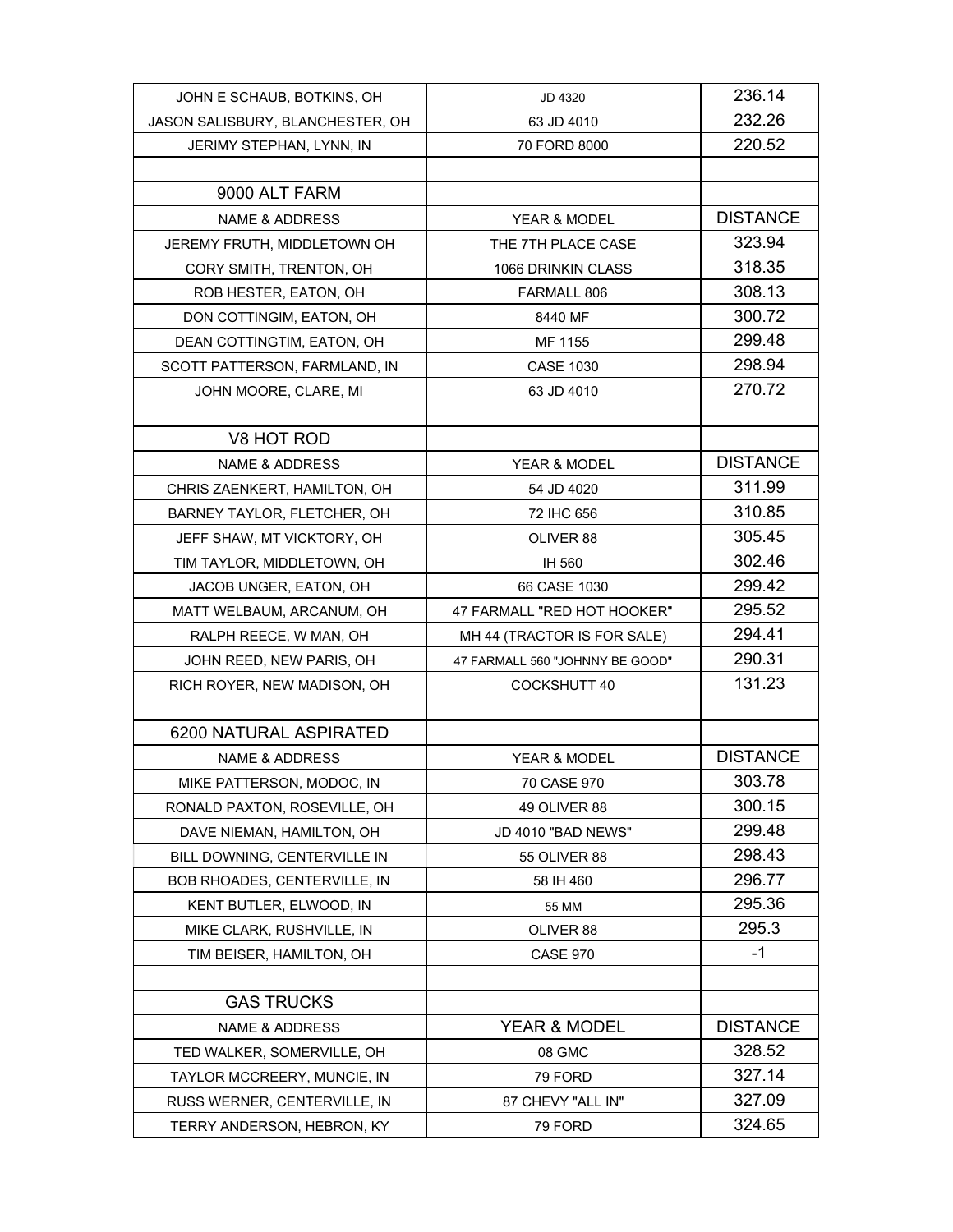| KURTIS WHITESEL, UC, IN           | 76 CHEVY "CORNSTALK EXPRESS II"   | 324.51          |
|-----------------------------------|-----------------------------------|-----------------|
| MILES ROSENBERGER, BROOKVILLE, IN | 84 CHEVY K20                      | 322.29          |
| ROB WHITE, LYNN, IN               | 86 CHEVY                          | 321.82          |
| RANDY ANDREWS, DECATUR, IN        | 78 CHEVY                          | 318.91          |
| GLEN DEATON, CAMDEN, OH           | 02 CHEVY                          | 316.41          |
| MATT DEGROAT, GERMANTOWN, OH      | $\overline{\phantom{a}}$          | 314.67          |
| DOUG FRITZ, OKEANA, OH            | 79 FORD F 350                     | 314.4           |
| JARED WHITE, FOUNTAIN CITY, IN    | 96 CHEVY                          | 311.59          |
| TRAVIS SCHOENLEIN, WAPAK, OH      | 76 FORD F250                      | 303.51          |
| GARY RUDD, WESTPORT IN            | 86 CHEV "IRON BOWTIE"             | 298.53          |
|                                   |                                   |                 |
| 8500 FARM STOCK                   |                                   |                 |
| <b>NAME &amp; ADDRESS</b>         | YEAR & MODEL                      | <b>DISTANCE</b> |
| JASON SALISBURY,, BLANCHESTER, OH | 63 JD 4010                        | 277.24          |
| KEVIN MEYER, BLOOMINGBURG, OH     | 70 JD 4000                        | 269.6           |
| BRIAN DIXON, URBANA, OH           | <b>CASE 1030</b>                  | 269.54          |
| BARYY MEYER, BLOOMINGBURG, OH     | 70 JD 4020                        | 260.35          |
| WALTER HILL, ST PARIS, OH         | 78 INT 1486                       | 259.35          |
| JERRY SALISBURY, BLANCHESTER, OH  | FARMALL 706                       | 256.05          |
| WALTER HILL, ST PARIS, OH         | <b>INT 1066</b>                   | 248.28          |
| JERIMY STEPHAN, LYNN, IN          | 70 FORD 8000                      | 221.22          |
| JOHN HURLEY, LEWISTOWN, OH        | 75 IH 1066                        | -1              |
| JOHN E SCHAUB, BOTKINS, OH        | JD 4320                           | $-1$            |
|                                   |                                   |                 |
| 2.5 & 2.6 DIESEL                  |                                   |                 |
| <b>NAME &amp; ADDRESS</b>         | <b>YEAR &amp; MODEL</b>           | <b>DISTANCE</b> |
| EVAN RUSK, LEBANON, IN            | 09 DODGE 2500 "INLINE HUSTLE"     | 313.83          |
| DREW KROGMAN, CELINA, OH          | 03 DODGE "BIG BLUE"               | 313.49          |
| RONNIE HILL, GREENFIELD, OH       | 06 CHEVY 3500                     | 311.53          |
| TYLER RICE, MT STERLING, OH       | 02 DODGE                          | 303.15          |
| JACOB PHELPS, GERMANTOWN OH       | 96 DODGE RAM 3500"SIMPLY WICKED"  | 300.26          |
| MASON WRIGHT, ALBANY, IN          | 07 SILVERADO                      | 275.65          |
| LUKE MARTIN, HICKSVILLE, OH       | 03 DODGE RAM 3500                 | 236.07          |
| RYAN WILSON, MT STERLING, OH      | 03 DODGE 2500                     | 220.05          |
|                                   |                                   |                 |
| 9500 HOT FARM                     |                                   |                 |
| <b>NAME &amp; ADDRESS</b>         | YEAR & MODEL                      | <b>DISTANCE</b> |
| CONNOR CARRINGTON, GEORGETOWN, OH | CASE IH 270 OPTUM                 | 326.35          |
| CASEY EVERS, CELINA, OH           | IH1066 "RUMOR HAS IT"             | 324.16          |
| SCOT MILLER, SPENCERVILLE, OH     | DRAGLINE XPRESS                   | 320.23          |
| <b>TYLER FLECK, MINSTER OH</b>    | IH 1066 "ALL BEEF"                | 320             |
| KOLTEN BOMMER, BROOKVILLE, IN     | IH 1206                           | 318.17          |
| COLE WILDERMUTH, LEWISTOWN, OH    | JD 7920 "THE REPLACEMENT DEERE II | 314.69          |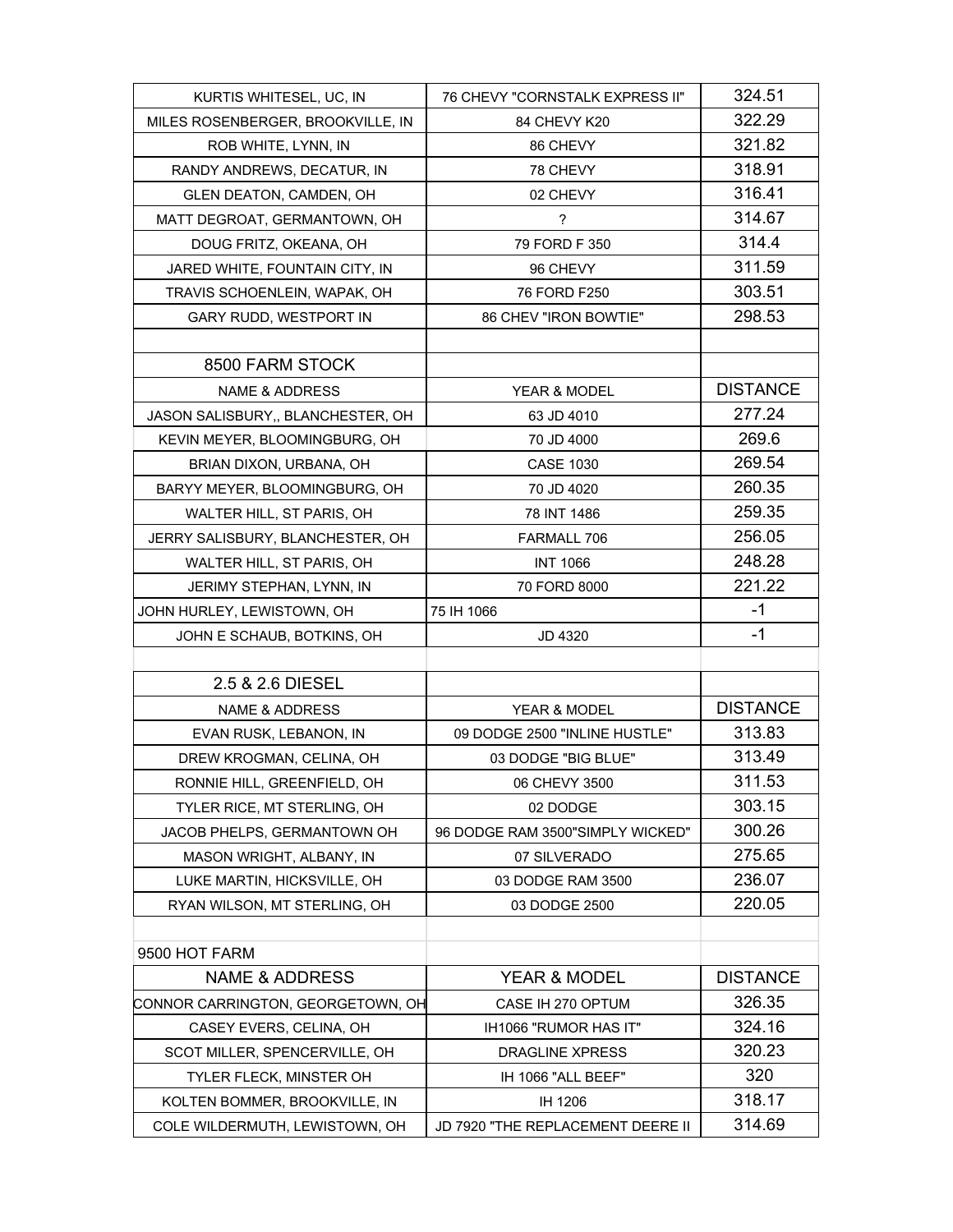| RUSS CLARK, COVINGTON, OH         | JD 4250 "CRUISIN DEERE"       | 314.24          |
|-----------------------------------|-------------------------------|-----------------|
| CHRIS REGEDANZ, CELINA, OH        | JD 4450 "SHOW STOPPER"        | 309.85          |
| WAYNE COOK, ST PARIS, OH          | IH 1066                       | 300.63          |
| BRANDON MONEBRAKE, EATON, OH      | JD 4010                       | 292.39          |
| SAM KINNEY, LEWIISTOWN, OH        | IH 966                        | 292.2           |
| BRETT HARTMAN, LIBERTY, IN        | IH 1066                       | 284.95          |
| RAYMOND HALL, TIFFIN, OH          | IH 1466                       | 271.99          |
| MITCH REGEDANZ, CELINA, OH        | JD 4520 "THE DEMONSTRATOR"    | $-1$            |
|                                   |                               |                 |
| 9500 FARM STOCK                   |                               |                 |
| <b>NAME &amp; ADDRESS</b>         | <b>YEAR &amp; MODEL</b>       | <b>DISTANCE</b> |
| JARRETT WORCH, CAMBRIDGE CITY, IN | IH 1066                       | 246.97          |
| SCOTT PATTERSON, FARMLAND, IN     | IH 966                        | 240.75          |
| JOHN GARRISON, DELPHI, IN         | <b>JD 4020</b>                | 240.38          |
|                                   |                               |                 |
| 13000 RC ONLY                     |                               |                 |
| NAME & ADDRESS                    | YEAR & MODEL                  | <b>DISTANCE</b> |
| SCOTT PATTERSON, FARMLAND IN      | IH 966                        | 255.5           |
| TENT HUNT, LYNN, IN               | <b>JD 4440</b>                | 239.8           |
| LANDON TAYLOR, FARMLAND, IN       | <b>JD 4240</b>                | 220.55          |
| MARK DEHAVEN, LYNN, IN            | <b>CASE 2290</b>              | 200.29          |
|                                   |                               |                 |
| 8500 LIGHT PRO                    |                               |                 |
| <b>NAME &amp; ADDRESS</b>         | YEAR & MODEL                  | <b>DISTANCE</b> |
| SHAUN THORNHILL, GREENVILLE, OH   | IH 1086 MISSY PIGGY           | 357.12          |
| MIKE ECKELS, MURRAY, IOWA         | <b>1456 INTERNATIONAL</b>     | 356.66          |
| ROBERT LAIBE, REPUBLIC, OH        | <b>IH BLACK TOP BRIDE</b>     | 351.73          |
| WES SPENCER, GREENVILLE, OH       | <b>MCCORMICK MTX200</b>       | 351             |
| KENDALL HOUK, LYNCHBURG, OH       | CASE IH MX 275                | 350.48          |
| JEFF MIKLOICLE, CLIFFORD TWP, PA  | CASE IH PUMA 140              | 344.74          |
| HUNTER BEASLEY, CLAYTON, NC       | 72 IH 1066 FARMERS PRIDE      | 343.38          |
| RON BEASLEY, MONCURE, NC          | 76 INTL 1466                  | 341.54          |
| MATT HOLLAND, SAINT PAUL, IN      | IH 1066 "BUSTED BUDGET"       | 341.33          |
| BRAD COCHRAN, MARTINSVILLE, OH    | CASE 2390 CASE INCOGNITO      | 341.2           |
| MARK WIEDERHOLD, CLARKSVILLE, OH  | <b>JD 4455</b>                | 339.96          |
| BOB CAMPBELL, ROSSBURG, OH        | <b>JD 4430</b>                | 339.2           |
| MIKE PALMER, GREENVILLE, OH       | IH 966 RED AVENGER            | 338.78          |
| DEWEY JONES, TIMBERLAKE, NC       | 72 IH 966                     | 337.91          |
| MIKE PALMER, GREENVILLE, OH       | <b>IH RED AVENGER CLASSIC</b> | 337.78          |
| KENDALL BEASLEY, CLAYTON, NC      | 6 IH 1466 HIGH GEAR HARVESTER | 337.52          |
| MATT DURBIN, NEW PHILA, OH        | IH 1256                       | 336.87          |
| JIM TIETGE, EATON, OH             | 60 JD 730                     | 335.16          |
| DENNIS GOODMAN, GENOA, OH         | <b>MASSEY 1150</b>            | 333.8           |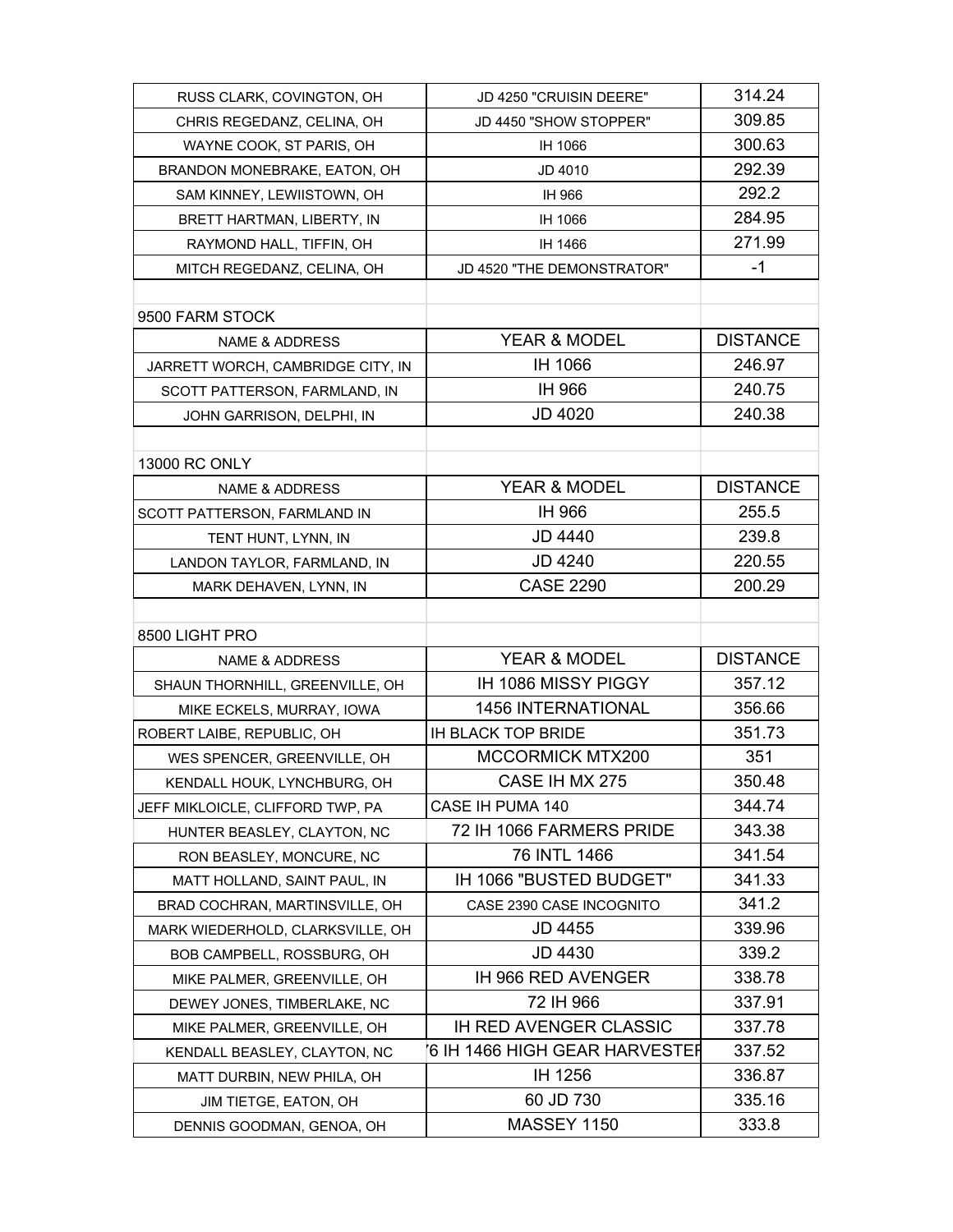| TOM LAHMERS, ASHLAND,, OH         | IH 1066                    | 331.72          |
|-----------------------------------|----------------------------|-----------------|
| KEVIN UTT, NEW TIPOLI, PA         | IH 966                     | 327.64          |
| MATTHEW COSLER, MIDLAND, OH       | <b>JD 4630</b>             | 325.68          |
| MICHAEL STEWART, HILLSBORO, KY    | 7810 JD                    | 325.22          |
| KYLE HOLLAND, ST PAUL, IN         | JD 4430 BLACK TORNADO      | 322.2           |
| GREGG FERRINGER, PITTSBURGH, PA   | JD 4455                    | 321.6           |
| DAVE, HILL,                       | IH 1066                    | 317.86          |
| LEON SPEER, NORTH VERNON, IN      | JD 4020                    | 306.42          |
| JARED NUSSBALM, BERNE, IN         | 73 AC 7030 GUTLESS GENERAL | 301.66          |
| CORY FRANK, BURBANK, OH           | 72 IH 1066                 | 295.78          |
| GARY HELMAN, FOSTORIA, OH         | IH 1206                    | 282.94          |
| ZACH PETERS, OAKHILL, OH          | HILLBILLY DELUXE 1066 INT  | 270.8           |
|                                   |                            |                 |
| 11500 FARM STOCK                  |                            |                 |
| <b>NAME &amp; ADDRESS</b>         | YEAR & MODEL               | <b>DISTANCE</b> |
| BRAD SPANN, FRANKLIN, IN          | JD 4250                    | 263.13          |
| DEAN CUNNINGHAM, ?                | ?                          | 249.22          |
| JARRETT WORCH, CAMBRIDGE CITY, IN | IH 1066                    | 243.55          |
| MATT PEACOCK, SIDNEY, OH          | JD 4020                    | 243.36          |
| JOHN MOORE, CLARE, MI             | 69 JD 4020                 | 243.3           |
| TRENT HUNT, LYNN, IN              | <b>JD 4440</b>             | 210.47          |
| LANDON TAYLOR, FARMLAND, IN       | <b>JD 4240</b>             | 190.46          |
| JOHN GARRISON, DELPHI, IN         | JD 4020                    | 0               |
|                                   |                            |                 |
| SUPER STOCK COMBO                 |                            |                 |
| <b>NAME &amp; ADDRESS</b>         | YEAR & MODEL               | <b>DISTANCE</b> |
| JOHN STRICKLAND, CLINTON, NC      | AGCO DT225                 | 337.86          |
| BRENT PAYNE, HAMILTON OH          | AGGO DT 225                | 325.99          |
| JEFF HOTHEM, DELLREY, OH          | JD 8345R                   | 324.99          |
| KENT PAYNE, VEEDERSBURG, IN       | <b>IH SUPER ROOSTER</b>    | 321.8           |
| NEIL GETTINGER, HAGERSTOWN, IN    | <b>LESSONS LEARNED</b>     | 303.42          |
| JORDAN LUSTIK, EIGHTYFOUR, PA     | 19 AGCO 6195               | 273.07          |
| BARRY ELIKER, GREENVILLE, OH      | JD 7930                    | 260.2           |
| JOHN PFEIFFER, CONNERSVILLE, IN   | CASE IH MX 225             | 258.8           |
| JOHN WELLERT, WEST SALEM, OH      | AC D21 - PIECES PARTS      | 247.1           |
| NICK BUTTRELL, NEW VIENNA OH      | <b>CASE 1370</b>           | 244.6           |
| JR MILLER, RUSHVILLE, IN          | IH 1466                    | 240.64          |
| MIKE BECK, NAPOLEON, OH           | CASE IH MS 210             | 237.8           |
| TODD ANDERSON, GREENVILLE, OH     | IH 5088                    | 225.38          |
| JASON IRVIN, WEST ALEX, OH        | AC 8030                    | 217.25          |
| STEVE BURGE, LYNN, IN             | IH 1066                    | 210             |
| CHRIS GETTINGER, CONNERSVILLE, IN | 76 IH 1066                 | 133.88          |
| CHRIS SHOEMAKER, UC, OH           | CASE IH 275                | 32.52           |